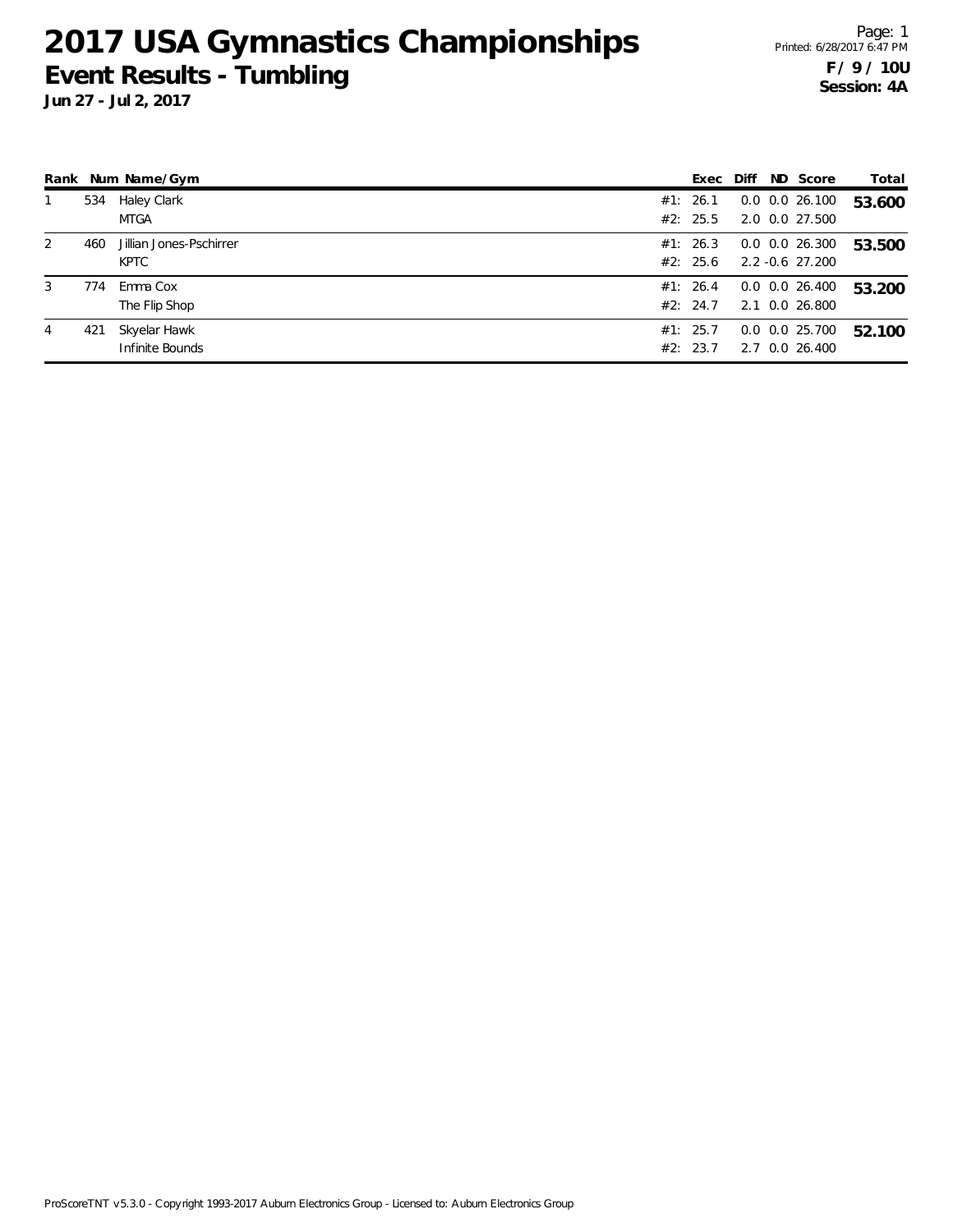|     | Rank Num Name/Gym |  |  | Exec Diff ND Score       | Total                                    |
|-----|-------------------|--|--|--------------------------|------------------------------------------|
| 854 | Daniel Jarman     |  |  |                          | #1: 25.0  0.0 $\ldots$ 25.000  52.800    |
|     | Wasatch           |  |  | $\#2: 25.4$ 2.4 . 27.800 |                                          |
|     | 655 Maxx Smithlin |  |  |                          | #1: 22.2 0.0 $\frac{1}{2}$ 22.200 48.300 |
|     | <b>SGA</b>        |  |  | $#2: 23.8$ 2.3 . 26.100  |                                          |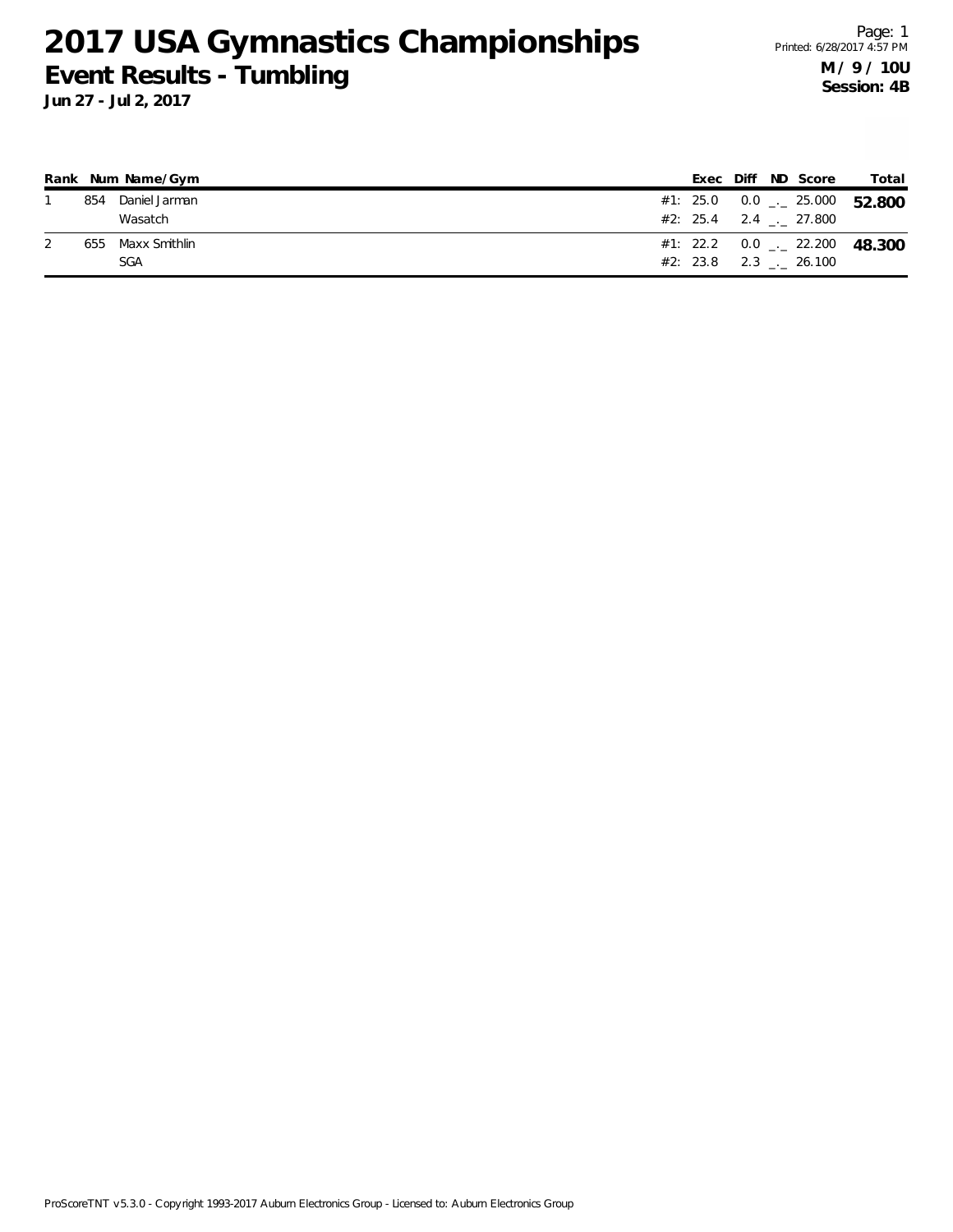**Jun 27 - Jul 2, 2017**

Page: 1 Printed: 6/28/2017 5:52 PM **F / 9 / 11-12 Session: 4A**

|    |     | Rank Num Name/Gym                           |            | Exec                   | Diff | ND Score                              | Total  |
|----|-----|---------------------------------------------|------------|------------------------|------|---------------------------------------|--------|
| 1  | 123 | Jill Papenhause<br>CIGA                     | #2:        | #1: 28.7<br>27.7       | 0.0  | 0.0 28.700<br>3.1 0.0 30.800          | 59.500 |
| 2  | 121 | Sophie Krueger<br>CIGA                      |            | #1: 28.3<br>#2: 27.8   |      | $0.0$ $0.0$ 28.300<br>3.1 0.0 30.900  | 59.200 |
| 3  | 503 | Zuzu Smith<br>Midwest Training              |            | #1: 27.9<br>#2: 27.4   |      | 0.0 0.0 27.900<br>3.1 0.0 30.500      | 58.400 |
| 4  | 125 | Lizzie Roiger<br>CIGA                       |            | #1: 28.2<br>#2: 27.7   |      | $0.0$ $0.0$ 28.200<br>2.0 0.0 29.700  | 57.900 |
| 5  | 800 | Kalyana Dickson<br><b>Trevinos</b>          |            | #1: 27.7<br>#2: 27.0   |      | 0.0 0.0 27.700<br>2.1 0.0 29.100      | 56.800 |
| 6  | 343 | Ksenia Karpushkina<br>Gymnastics Du Sol     | #1:        | 27.3<br>#2: 27.4       |      | 0.0 0.0 27.300<br>2.0 0.0 29.400      | 56.700 |
| 7  | 504 | Emma Speck<br>Midwest Training              |            | #1: $27.0$<br>#2: 27.0 |      | 0.0 0.0 27.000<br>2.0 0.0 29.000      | 56.000 |
| 8  | 200 | Anastasia Katchalova<br>Elite World         | #1:        | 26.9<br>#2: 26.1       |      | 0.0 0.0 26.900<br>2.1 0.0 28.200      | 55.100 |
| 9  | 75  | Skyla Johnson<br>All American               | #1:        | 26.8<br>#2: 25.2       |      | $0.0 - 0.6 26.200$<br>3.2 0.0 28.400  | 54.600 |
| 10 | 866 | Molly Brascia<br>World Elite                |            | #1: 26.9<br>#2: 25.4   |      | 0.0 0.0 26.900<br>2.5 -0.3 27.600     | 54.500 |
| 11 | 201 | Audree Silien<br>Elite World                |            | #1: 26.9<br>#2: 25.7   |      | 0.0 0.0 26.900<br>2.1 -0.3 27.500     | 54.400 |
| 12 | 275 | Aurora McBeth<br>FlipCity South             | #1:<br>#2: | 27.6<br>25.6           |      | $0.0$ $0.0$ 27.600<br>1.1 0.0 26.700  | 54.300 |
| 13 | 495 | <b>Grace Mills</b><br>Midwest Training      |            | #1: 26.7<br>#2: 24.6   |      | 0.0 0.0 26.700<br>1.0 0.0 25.600      | 52.300 |
| 14 | 278 | Brenda Riley<br><b>FlipCity South</b>       |            | #1: 25.9<br>#2: 24.2   |      | $0.0 - 0.6$ 25.300<br>2.0 0.0 26.200  | 51.500 |
| 15 | 384 | Kalystah Comer<br>Head Over Heels UT        | #1:        | 24.9<br>#2: 23.4       |      | 0.0 0.0 24.900<br>2.0 -0.3 25.100     | 50.000 |
| 16 | 406 | <b>Faith Deacetis</b><br>Horizon Gymnastics |            | #1: 24.7<br>#2: 24.4   |      | $0.0$ $0.0$ 24.700<br>2.1 -3.0 23.500 | 48.200 |
| 17 | 401 | Kaislyn Jensen<br><b>High Point</b>         |            | #1: 24.1<br>#2: 23.0   |      | $0.0 -0.6$ 23.500<br>2.0 -0.6 24.400  | 47.900 |
| 18 | 848 | Audrey Avondet<br>Wasatch                   |            | #1: 24.6<br>#2: 22.2   |      | $0.0 -0.6$ 24.000<br>1.2 0.0 23.400   | 47.400 |
| 19 | 298 | Morgan VanDyck<br>Fox Valley T&T            |            | #1: 23.9<br>#2: 22.2   |      | 0.0 0.0 23.900<br>1.1 0.0 23.300      | 47.200 |
| 20 | 418 | Skylar Reale<br>Indigo                      |            | #1: 19.9<br>#2: 23.4   |      | 0.0 0.0 19.900<br>2.0 0.0 25.400      | 45.300 |
| 21 | 78  | <b>Brandi McMains</b><br>All American       |            | #1: 23.0<br>#2: 23.4   |      | $0.0 -0.3$ 22.700<br>2.0 -3.0 22.400  | 45.100 |
| 22 | 386 | Kira Johnson<br>Head Over Heels UT          |            | #1: 23.3<br>#2: 21.8   |      | $0.0 -0.6$ 22.700<br>2.0 -3.6 20.200  | 42.900 |
| 23 | 446 | Rayleigh Huette<br>K and L Tumbletown       | #1:        | 0.0<br>#2: 23.3        |      | $0.0$ $0.0$ $0.000$<br>2.0 0.0 25.300 | 25.300 |

ProScoreTNT v5.3.0 - Copyright 1993-2017 Auburn Electronics Group - Licensed to: Auburn Electronics Group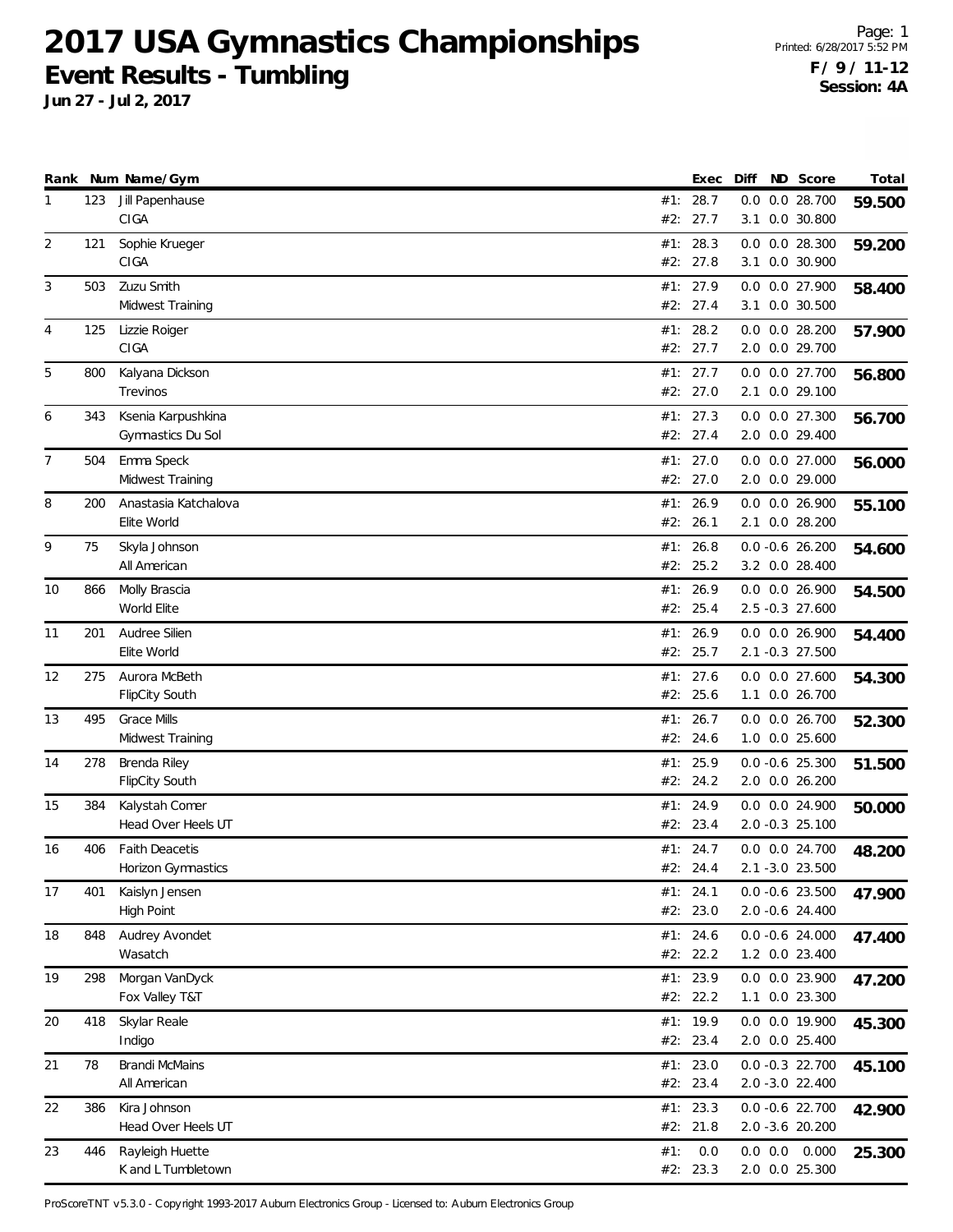|  | Rank Num Name/Gym |  |  | Exec Diff ND Score         | Total                                    |
|--|-------------------|--|--|----------------------------|------------------------------------------|
|  | 489 Aidan Blaze   |  |  |                            | #1: 27.3 0.0 $\frac{1}{2}$ 27.300 56.300 |
|  | Midwest Training  |  |  | $\#2: 27.0 2.0 2.0 29.000$ |                                          |
|  | 493 Ty Johnson    |  |  |                            | #1: 26.3 0.0 $\frac{1}{2}$ 26.300 54.400 |
|  | Midwest Training  |  |  | #2: 26.1 2.0 28.100        |                                          |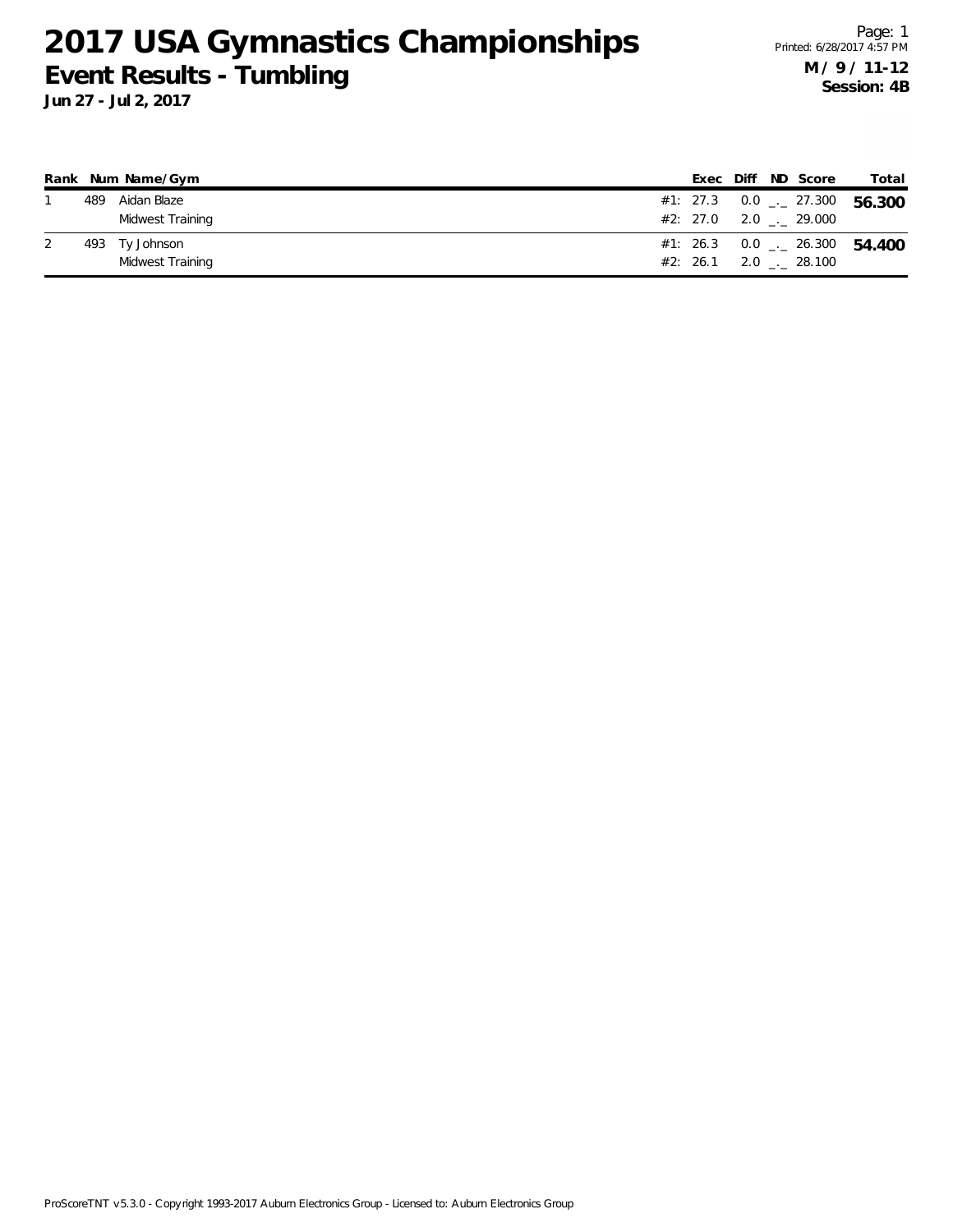**Jun 27 - Jul 2, 2017**

|    |     | Rank Num Name/Gym                                | Exec                   |  | Diff ND Score                                                | Total  |
|----|-----|--------------------------------------------------|------------------------|--|--------------------------------------------------------------|--------|
| 1  | 577 | Reese Nix<br>Oklahoma Extreme                    | #1: 28.2<br>#2: 27.3   |  | $0.0$ _ 28.200<br>$3.2$ $_{\leftarrow}$ 30.500               | 58.700 |
| 2  | 578 | <b>Avery Slick</b><br>Oklahoma Extreme           | #1: 27.7<br>#2: 27.3   |  | $0.0$ $_{-}$ 27.700<br>$3.2$ $_{\leftarrow}$ 30.500          | 58.200 |
| 3  | 844 | Kira Schwartz<br>Wallers GymJam                  | #1: 27.4<br>#2: 26.7   |  | $0.0$ _ 27.400<br>$3.1$ $_{-1}$ 29.800                       | 57.200 |
| 4  | 485 | Tatyana Garcia<br>Maximum Athletics              | #1: 27.6<br>#2: 26.4   |  | $0.0$ _ 27.600<br>$2.6$ $_{\leftarrow}$ 29.000               | 56.600 |
| 5  | 124 | Le'Char Payton-Morgan<br>CIGA                    | #1: 27.0<br>#2: 27.4   |  | $0.0$ _ 27.000<br>$2.0$ $_{\leftarrow}$ 29.400               | 56.400 |
| 6  | 498 | Sara Rivera<br>Midwest Training                  | #1: 27.5<br>#2: 26.6   |  | $0.0$ _ 27.500<br>$2.0$ _ 28.600                             | 56.100 |
| 7  | 118 | Hannah Davis<br>CIGA                             | #1: 26.8<br>#2: 26.6   |  | $0.0$ _ 26.800<br>$2.1$ $_{\leftarrow}$ 28.700               | 55.500 |
| 8  | 172 | <b>Faith Bowers</b><br>Eagle Gymnastics TX       | #1: 27.6<br>#2: 24.1   |  | $0.0$ _ 27.600<br>$3.2$ $_{\leftarrow}$ 27.300               | 54.900 |
| 9  | 731 | Cecilia Cina<br><b>T&amp;T Express</b>           | #1: $26.2$<br>#2: 25.5 |  | $0.0 - 0.3 25.900$<br>$3.1$ _ 28.600                         | 54.500 |
| 10 | 252 | Jamie Patel<br><b>Faith Flip</b>                 | #1: $26.2$<br>#2: 25.8 |  | $0.0$ _ 26.200<br>$2.4$ $_{\leftarrow}$ 28.200               | 54.400 |
| 11 | 173 | <b>Hope Bowers</b><br>Eagle Gymnastics TX        | #1: $26.2$<br>#2: 25.3 |  | $0.0$ _ 26.200<br>$2.1$ $_{\leftarrow}$ 27.400               | 53.600 |
| 12 | 801 | <b>Tori Fowler</b><br>Trevinos                   | #1: 27.3<br>#2: 24.9   |  | $0.0$ $_{-}$ 27.300<br>$1.2$ $_{\leftarrow}$ 26.100          | 53.400 |
| 13 | 212 | <b>Brinn Durocher</b><br>ESCX                    | #1: 25.2<br>#2: 25.5   |  | $0.0$ $_{\leftarrow}$ 25.200<br>$2.4$ $_{\leftarrow}$ 27.900 | 53.100 |
| 14 | 824 | Alyssa Britt<br>Upsidedowners                    | #1: 26.3<br>#2: 24.5   |  | $0.0$ _ 26.300<br>$2.1$ $_{\leftarrow}$ 26.600               | 52.900 |
| 15 | 509 | Joney Servantes<br>Millers Gymnastics            | #1: $25.8$<br>#2: 24.9 |  | $0.0$ _ 25.800<br>$2.1$ $_{\leftarrow}$ 27.000               | 52.800 |
| 16 | 347 | Brenna Busch<br>Gypsy Flyers - MG                | #1: 25.5<br>#2: 24.5   |  | $0.0$ _._ 25.500<br>$2.1$ $_{-}$ 26.600                      | 52.100 |
| 17 | 831 | Kiley Irlbeck<br>Upsidedowners                   | #1: 26.5<br>#2: 23.0   |  | $0.0$ _ 26.500<br>$2.5$ $_{\leftarrow}$ 25.500               | 52.000 |
| 18 | 149 | Nikita Oberoi<br>Dulles Gymnastics               | #1: 24.8<br>#2: 24.5   |  | $0.0$ _ 24.800<br>$2.1$ $_{\leftarrow}$ 26.600               | 51.400 |
| 19 | 385 | Jaycee Jarrett<br>Head Over Heels UT             | #1: 24.6<br>#2: 24.5   |  | $0.0$ _ 24.600<br>$2.0$ _ 26.500                             | 51.100 |
| 20 | 594 | Karlee English<br>PH TNT gym                     | #1: 24.8<br>#2: 23.4   |  | $0.0$ _ 24.800<br>$2.7$ $_{\leftarrow}$ 26.100               | 50.900 |
| 21 | 276 | <b>Trinity Moreland</b><br><b>FlipCity South</b> | #1: 23.5<br>#2: 25.2   |  | $0.0$ _ 23.500<br>$2.0$ $_{\leftarrow}$ 27.200               | 50.700 |
| 22 | 29  | Keely Esch<br>Acrospirits                        | #1: 24.1<br>#2: 23.4   |  | $0.0$ _ 24.100<br>$2.0$ $_{\leftarrow}$ 25.400               | 49.500 |
| 23 | 911 | Taylor Kline<br>Zero Gravity T&T                 | #1: 22.7<br>#2: 24.4   |  | $0.0$ _ 22.700<br>$2.1$ $_{-}$ 26.500                        | 49.200 |

ProScoreTNT v5.3.0 - Copyright 1993-2017 Auburn Electronics Group - Licensed to: Auburn Electronics Group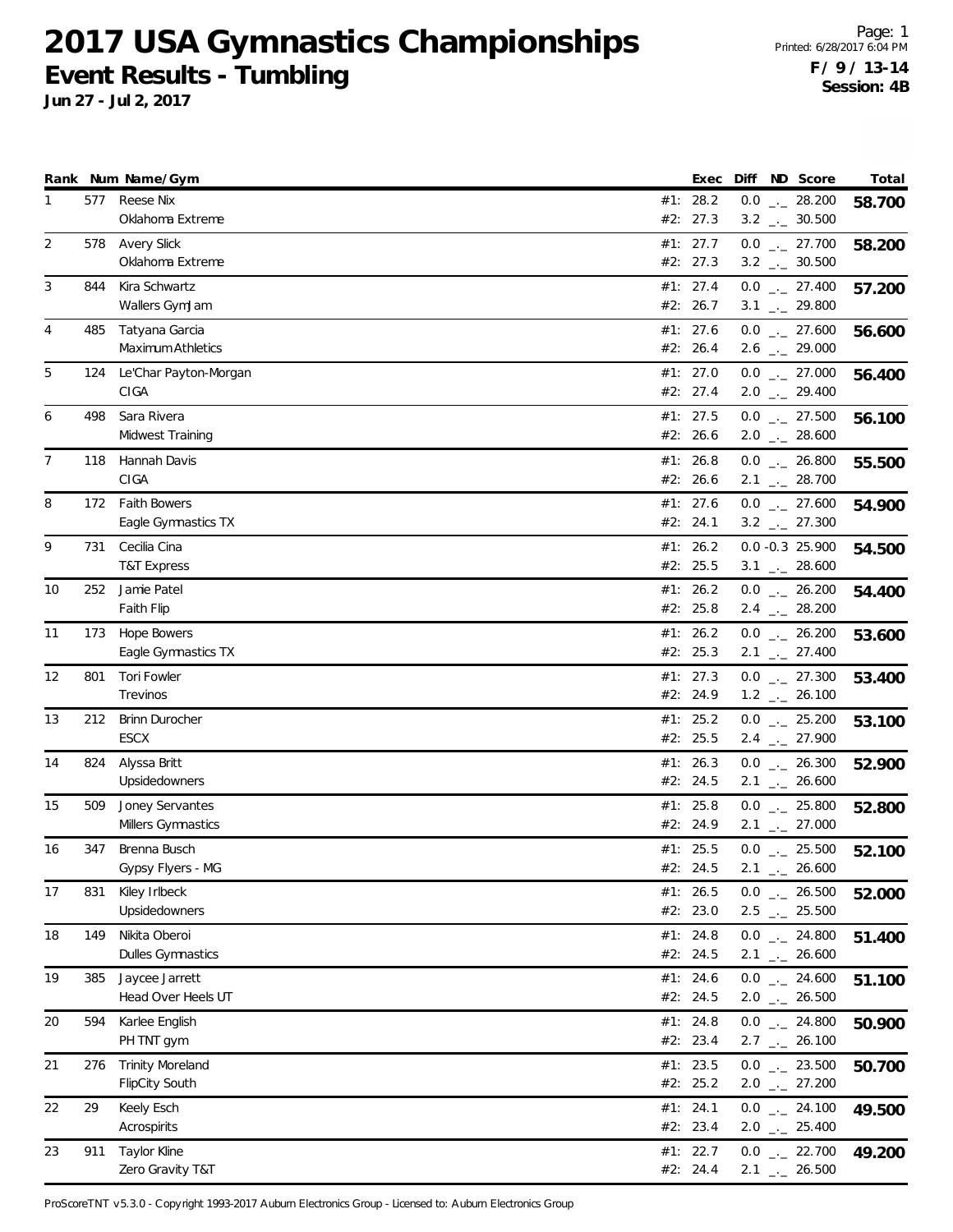|    |     | Rank Num Name/Gym  |  | Exec Diff ND Score                 | Total |
|----|-----|--------------------|--|------------------------------------|-------|
| 24 |     | 414 Natalie Aguiar |  | #1: 23.5  0.0 -0.6  22.900  45.500 |       |
|    |     | Indigo             |  | $#2: 21.6$ 1.0 $.22.600$           |       |
| 25 | 526 | Kailey Epstein     |  | #1: 23.0  0.0 -0.3  22.700  44.500 |       |
|    |     | Motion Gym         |  | #2: 22.8 2.0 -3.0 21.800           |       |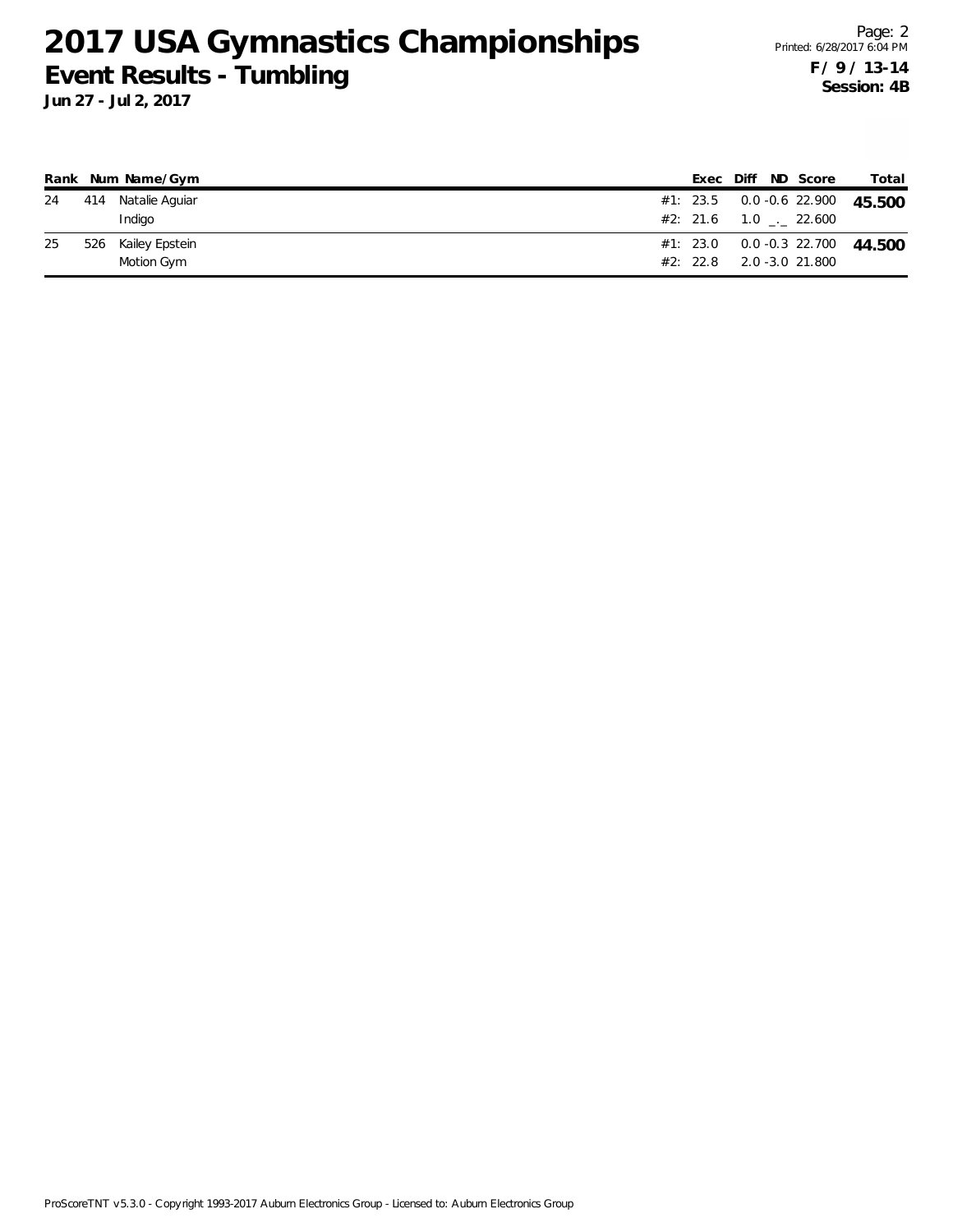Page: 1 Printed: 6/30/2017 6:28:30 AM **M / 9 / 13-14 Session: 4A**

|   |     | Rank Num Name/Gym                     | Exec                 | Diff | ND Score                                 | Total  |
|---|-----|---------------------------------------|----------------------|------|------------------------------------------|--------|
|   | 813 | Gage Sieren<br><b>Twist and Shout</b> | #1: 25.4<br>#2: 26.4 |      | $0.0$ $0.0$ 25.400<br>$3.2 - 0.3$ 29.300 | 54.700 |
| 2 | 108 | Adam Herms<br>Capital Gymnastics      | #1: 26.2<br>#2: 23.5 |      | $0.0$ $0.0$ 26.200<br>2.7 0.0 26.200     | 52.400 |
| 3 | 251 | Alex Laster<br>Faith Flip             | #1: 26.3<br>#2: 22.8 |      | $0.0$ $0.0$ 26.300<br>2.4 0.0 25.200     | 51.500 |
| 4 | 214 | <b>Hunter Moravec</b><br><b>ESCX</b>  | #1: 24.3<br>#2: 23.8 |      | $0.0$ $0.0$ 24.300<br>2.3 0.0 26.100     | 50.400 |
| 5 | 282 | Joshua Checketts<br>Flipside          | #1: 25.2<br>#2: 23.0 |      | $0.0$ $0.0$ 25.200<br>$2.9 - 3.0$ 22.900 | 48.100 |
| 6 | 823 | Trevor Wolf<br>Unique Sports TNT      | #1: 22.9<br>#2: 23.7 |      | $0.0 - 3.0 19.900$<br>2.0 -3.0 22.700    | 42.600 |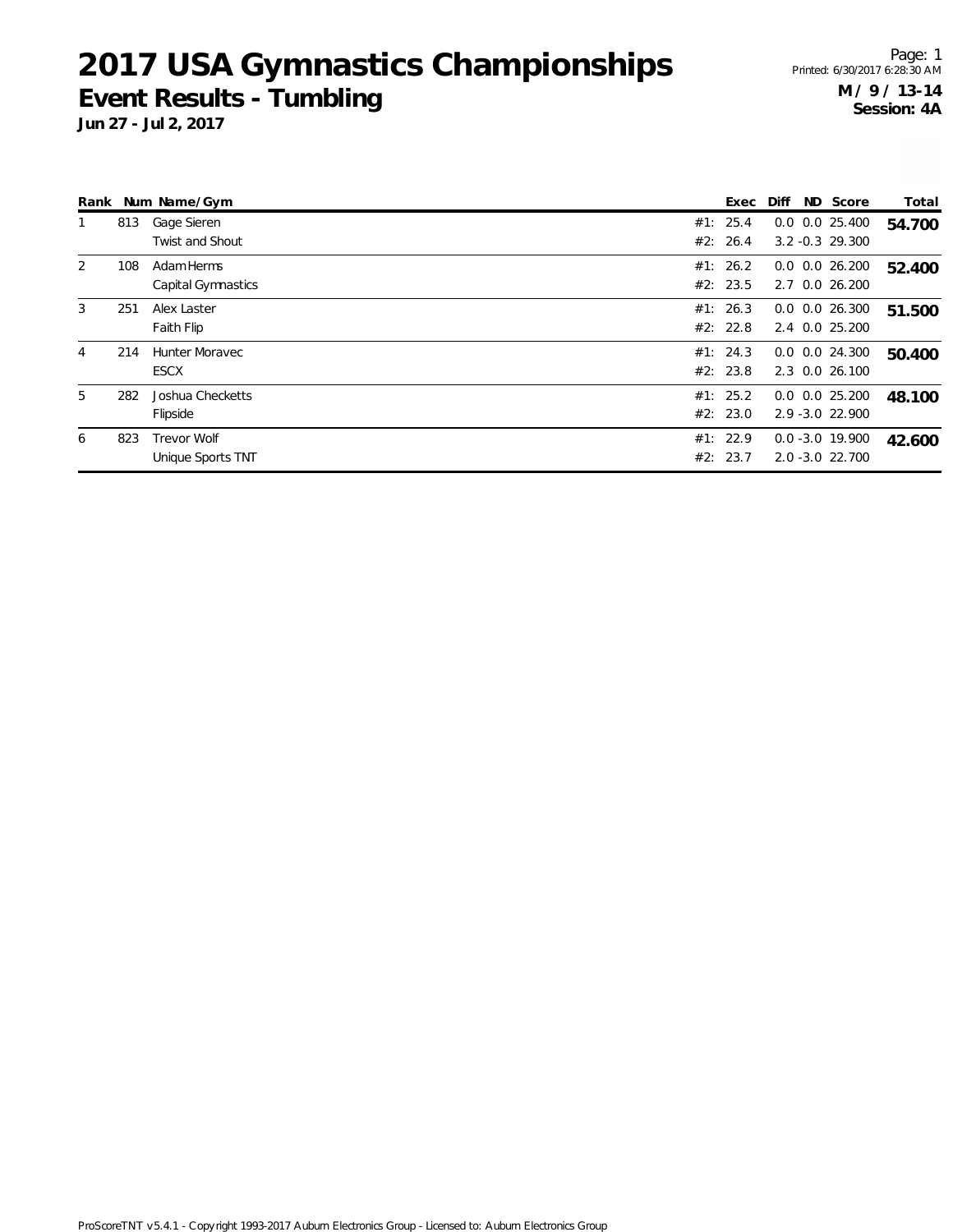**Jun 27 - Jul 2, 2017**

|     |     | Rank Num Name/Gym                           | Exec                   |  | Diff ND Score                                       | Total  |
|-----|-----|---------------------------------------------|------------------------|--|-----------------------------------------------------|--------|
| 1   | 572 | Abby Bertrem<br>Oklahoma Extreme            | #1: 28.8<br>#2: 27.4   |  | $0.0$ _ 28.800<br>$3.2$ $_{\leftarrow}$ 30.600      | 59.400 |
| 2   | 429 | Sydney Harrison<br>Integrity Athletics      | #1: 28.8<br>#2: 26.7   |  | $0.0$ _ 28.800<br>$2.0$ $_{\leftarrow}$ 28.700      | 57.500 |
| 3   | 381 | Maya McGuire<br>Head Over Heels CA          | #1: 27.2<br>#2: 26.4   |  | $0.0$ _ 27.200<br>$3.1$ $_{-1}$ 29.500              | 56.700 |
| 4   | 122 | Olivia Minor<br>CIGA                        | #1: 27.5<br>#2: 26.6   |  | $0.0$ _ 27.500<br>$2.1$ $_{-1}$ 28.700              | 56.200 |
| 5   | 116 | Sophia Echendu<br>Chicago Park Dist         | #1: 27.3<br>#2: 26.2   |  | $0.0$ $_{-}$ 27.300<br>$2.0$ $_{\leftarrow}$ 28.200 | 55.500 |
| 6   | 827 | McKenna Dawson<br>Upsidedowners             | #1: 28.4<br>#2: 25.6   |  | $0.0$ _ 28.400<br>$1.2$ $_{\leftarrow}$ 26.800      | 55.200 |
| 7   | 803 | Ashlynn Bohmfalk<br>TT                      | #1: 26.7<br>#2: 26.1   |  | 0.0 0.0 26.700<br>$2.1$ $_{-}$ 28.200               | 54.900 |
| 8   | 779 | Kaley DeWeese<br>The Palaestra              | #1: 26.2<br>#2: 26.6   |  | $0.0$ _ 26.200<br>$2.0$ _ 28.600                    | 54.800 |
| 9Τ  | 420 | Chloe Bibler<br>Infinite Bounds             | #1: 26.9<br>#2: 24.3   |  | $0.0$ _ 26.900<br>$3.4$ $_{\leftarrow}$ 27.700      | 54.600 |
| 10T | 182 | Ellee Edgar<br>Eagle Gymnastics TX          | #1: 27.6<br>#2: 26.0   |  | $0.0$ _ 27.600<br>$1.0$ $_{\leftarrow}$ 27.000      | 54.600 |
| 11  | 806 | Autumn Kreiter<br>TT                        | #1: 25.7<br>#2: 26.0   |  | $0.0$ _ 25.700<br>$2.1$ $_{\leftarrow}$ 28.100      | 53.800 |
| 12  | 555 | Anna Davis<br>Novaks                        | #1: 26.6<br>#2: 25.0   |  | $0.0$ $0.0$ 26.600<br>$2.1$ $_{-1}$ 27.100          | 53.700 |
| 13  | 193 | Jordan Germany<br>ECT                       | #1: 24.4<br>#2: 26.2   |  | $0.0$ _ 24.400<br>$2.1$ $_{\leftarrow}$ 28.300      | 52.700 |
| 14  | 761 | Riley Harrison<br>Team OC                   | #1: 24.0<br>#2: 26.1   |  | $0.0$ $_{-}$ 24.000<br>$2.0$ _ 28.100               | 52.100 |
| 15  | 190 | Amanda Thompson<br>Eagle Gymnastics TX      | #1: 24.8<br>#2: 23.8   |  | $0.0$ _ 24.800<br>$3.4$ $_{-1}$ 27.200              | 52.000 |
| 16  | 770 | Logan Wright<br>Texas Twisters              | #1: 25.2<br>#2: 24.4   |  | $0.0$ _ 25.200<br>$2.1$ $_{-}$ 26.500               | 51.700 |
| 17  | 411 | Lexus Sweet<br>Horizon Gymnastics           | #1: $25.2$<br>#2: 23.9 |  | $0.0$ - 25.200<br>$2.0$ $_{\leftarrow}$ 25.900      | 51.100 |
| 18  | 425 | Sidney Boroff<br><b>Integrity Athletics</b> | #1: 24.9<br>#2: 24.1   |  | $0.0$ _ 24.900<br>$2.0$ $_{\leftarrow}$ 26.100      | 51.000 |
| 19  | 793 | Alex Holland<br>Tornado Sport Club          | #1: $25.0$<br>#2: 23.7 |  | $0.0 -0.9 24.100$<br>$3.1$ $_{-1}$ 26.800           | 50.900 |
| 20  | 81  | Nichole Servantez<br>All American           | #1: 25.4<br>#2: 23.9   |  | $0.0$ _ 25.400<br>$1.1$ $_{-1}$ 25.000              | 50.400 |
| 21  | 80  | Kayla Servantez<br>All American             | #1: 24.2<br>#2: 23.2   |  | $0.0$ _ 24.200<br>2.1 -0.3 25.000                   | 49.200 |
| 22  | 197 | Caidyn Garrett<br>Elite Gymnastics          | #1: 24.3<br>#2: 23.8   |  | $0.0$ _ 24.300<br>$1.0$ _ 24.800                    | 49.100 |
| 23  | 635 | Kylee Williams<br><b>RMT</b>                | #1: 24.8<br>#2: 22.0   |  | $0.0$ _ 24.800<br>$1.1$ $_{-1}$ 23.100              | 47.900 |

ProScoreTNT v5.3.0 - Copyright 1993-2017 Auburn Electronics Group - Licensed to: Auburn Electronics Group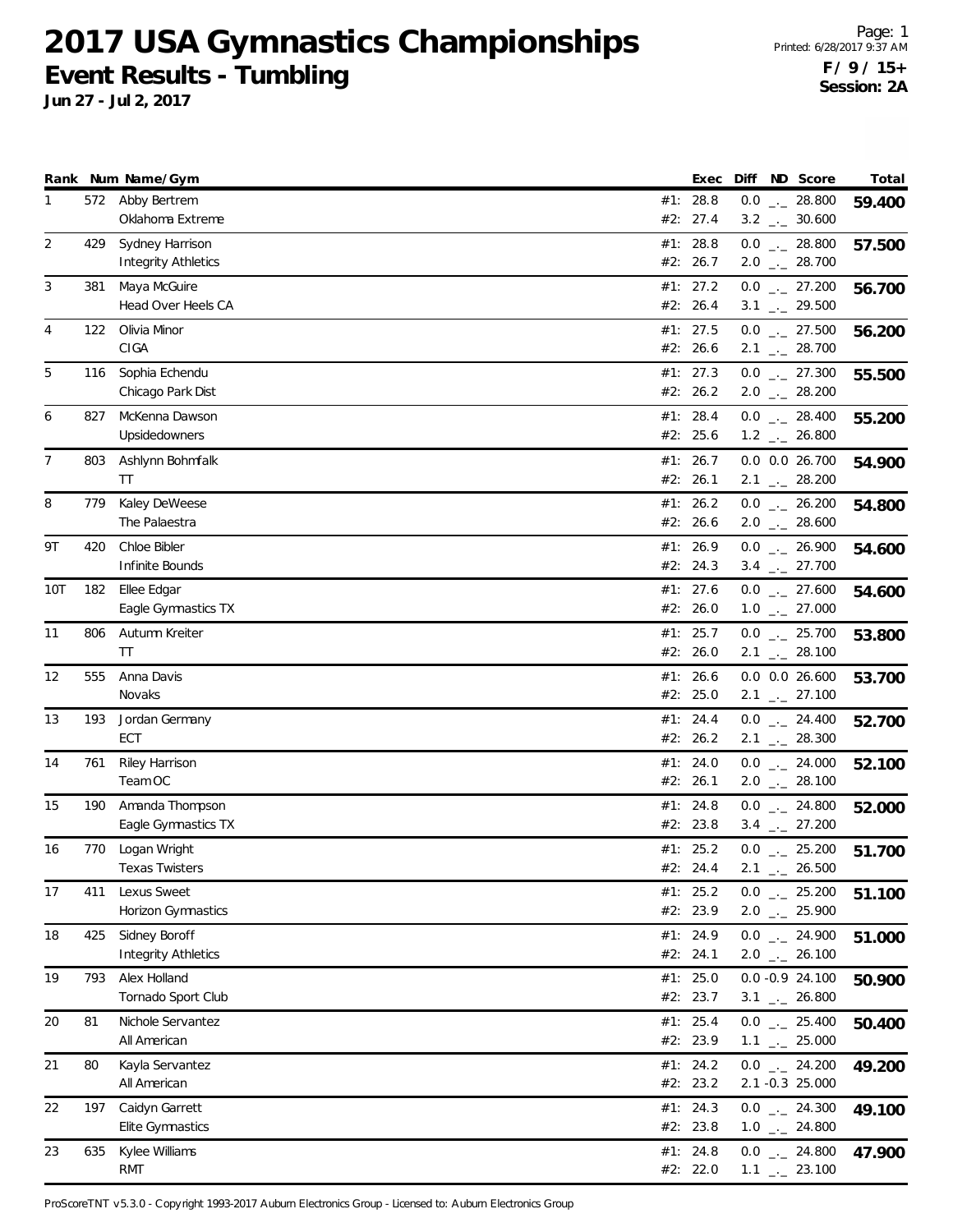**Jun 27 - Jul 2, 2017**

Page: 2 Printed: 6/28/2017 9:37 AM **F / 9 / 15+ Session: 2A**

|     |     | Rank Num Name/Gym                       |     | Exec                   | Diff<br>ND Score                                   | Total  |
|-----|-----|-----------------------------------------|-----|------------------------|----------------------------------------------------|--------|
| 24T | 768 | Kalli Bramlett<br><b>Texas Twisters</b> | #1: | 23.7<br>#2: 22.8       | $0.0$ _ 23.700<br>$1.2$ $_{\leftarrow}$ 24.000     | 47.700 |
| 25T | 830 | Hope Flournoy<br>Upsidedowners          |     | #1: 24.1<br>#2: 22.1   | $0.0$ _._ 24.100<br>2.1 -0.6 23.600                | 47.700 |
| 26  | 409 | Jamie Grella<br>Horizon Gymnastics      |     | #1: $20.7$<br>#2: 24.3 | $0.0$ _ 20.700<br>$2.0$ $_{\leftarrow}$ 26.300     | 47.000 |
| 27  | 554 | Rebecca Alphonce<br>Novaks              |     | #1: 23.7<br>#2: 22.8   | $0.0 -0.6$ 23.100<br>$0.7$ $-.23.500$              | 46.600 |
| 28  | 681 | Brighid Rhiannon Johnson<br>So Cal TTC  |     | #1: 21.5<br>#2: 21.6   | $0.0 - 0.6$ 20.900<br>$3.0$ $_{\leftarrow}$ 24.600 | 45.500 |
| 29  | 404 | Kalle Blizzard<br>Horizon Gymnastics    |     | #1: 22.9<br>#2: 23.0   | $0.0 - 3.0 19.900$<br>$2.0$ _._ 25.000             | 44.900 |
| 30  | 83  | Jordan Weaver<br>All American           |     | #1: 21.6<br>#2: 21.5   | $0.0 - 0.6$ 21.000<br>2.1 -0.6 23.000              | 44.000 |
| 31  | 698 | Hannah Hawley<br>Springtime T&T         |     | #1: 23.7<br>#2: 19.2   | $0.0 - 0.6$ 23.100<br>$1.0$ _ 20.200               | 43.300 |
| 32  | 692 | Victoria Manning<br>Sonshine Gymnastics |     | #1: 22.4<br>#2: 23.3   | $0.0 - 3.0 19.400$<br>2.0 -3.0 22.300              | 41.700 |
| 33  | 674 | <b>Elly Boshers</b><br>Skywalkers       |     | #1: 17.3<br>#2: 20.2   | $0.0$ _ $-$ 17.300<br>$1.1$ $_{-}$ 21.300          | 38.600 |